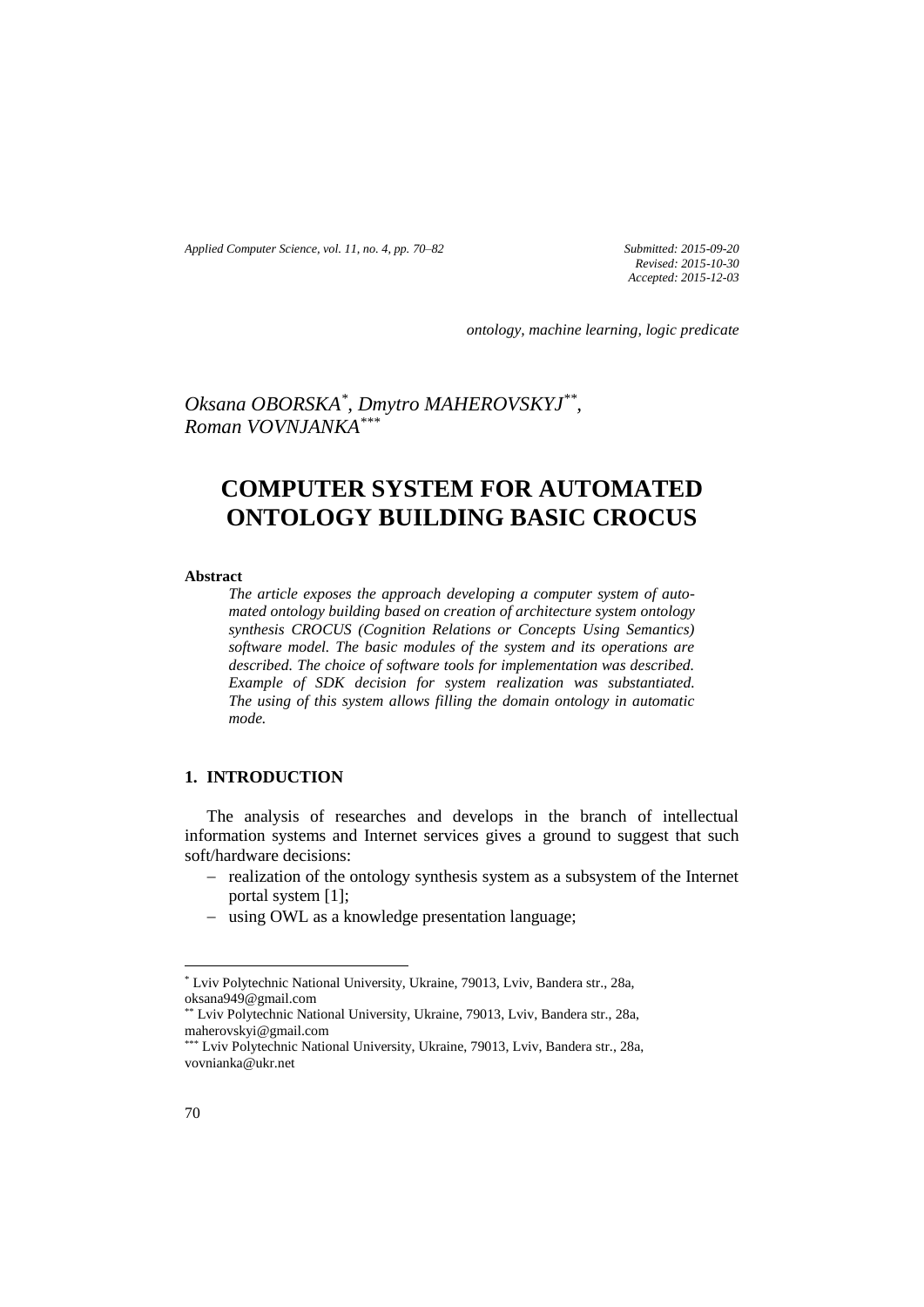- using HTN and OWL-S as structures of the automated knowledge base planning language;
- Java API for Protégé OWL as the API and the library processing classes, in particular for the machinery studying (reinforcement learning) of the OWL-ontology and knowledge bases;
- Link Grammar Parcer as an instrument of the grammatically-semantic analysis of English text documents;
- Apache-PHP-MySQL as a software tool to build a web-portal based user interface;
- we get as a web service for automatized access to search engines with a query, formed from the keywords;
- SWRL as a logical new knowledge output language with deductive and inductive methods;
- WordNet as the basic glossary of English.

An ontology in OWL language contains a high-level meaning automation of the subject area. A high-level ontology provides:

- a logical output of new knowledge with the addition of new messages with the context;
- the verification of the validity of obtained statements;
- $-$  the evaluation of the probability of the message sources;
- $\theta$  the ensuring of the knowledge base logical integrity.

Extensive researches are conducted in the field of information technologies, especially artificial intelligence. The advances are strengthened by the creation of wide range of software and universal and specialized computer equipment that uses it. All this is accompanied by the rapid and intensive formation of the new scientific terminology that is not always commonly acknowledged. Therefore to avoid ambiguity we should give the basic definitions of concepts used in this paper.

The notion of 'knowledge' remains most common and least clearly defined yet. In this paper, we assume that knowledge is useful information. Unlike the information that is measured as media volume needed for its storage, knowledge should be measured as a benefit of using corresponding information. Knowledge acquisition can in principle take place only when and where there is its (potential) carrier – an intellectual agent which has information about its current and desirable state as a goal, achievement problem and motivation, and a strategy (plan) to achieve its goals. Only then the information can be used to solve these problems and thus serve as knowledge to their carrier – an intelligent agent.

We are considering ontology as formal explicit representation of common terminology and its logical interdependence for a certain subject domain. An ontology formalizes an intensional of the domain – e.g. a set of rules in terms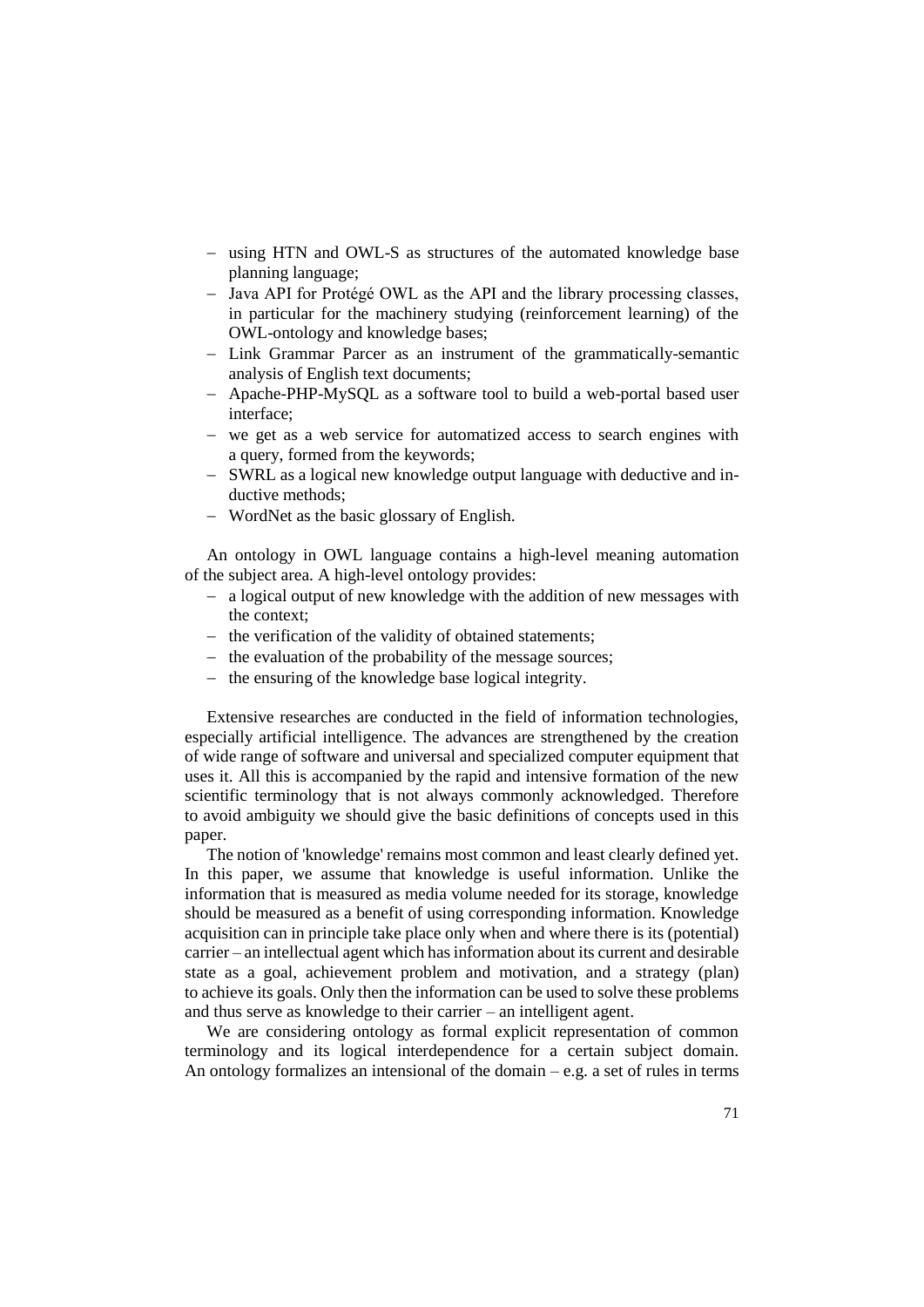of formal logic, while its extensional is defined in the knowledge base as a set of facts about instances of concepts and relationships between them. The process of filling the knowledge base called knowledge markup (further  $-$ KM), or ontology population (further  $-$  OP), methods and tools for automatic (semi-automatic) ontology structure development – ontology learning (OL). OL methods in turn are based on the methods of natural language processing (NLP) [2] and machine learning (ML). Far less attention is paid to the approaches developed in the field of automated planning (AP). Knowledge acquisition (KA) in particular from text documents using the NLP methods is perhaps the only way for automatic construction of ontology, which however cannot replace an OL as a scientific discipline, remaining its key instrument. A role of ontology makes a fundamental difference between OL and KA because for OL it is not only the tool but also a target and a performance criterion for methods and tools developed during OL researches.

The method of recognizing the logic content of the natural text document i.e. natural language understanding (NLU) is based on an information technology of semantic text analysis, i.e. text mining (TM), which in turn can be approximately determined as the process of identification information that can be useful for solving certain tasks [3]. On the other hand, the research area TM includes NLU in the part where it acts as a scientific discipline – linguistic tool for translation natural language (NL) documents to formal knowledge representation languages for further formal analysis. NLU in turn considered as a section of NLP [4] (Fig. 1).

Currently TM is an actively developing scientific discipline. It has not well developed institutions (no universally recognized textbooks, lectures, chairs on this subject) and therefore is in a somewhat uncertain status. Some experts interpreted TM too broadly and include in it all IT techniques which deals with NL texts, others understood TM too narrowly as a particular case of statistical data analysis – data mining (DM), yet others tend to believe this discipline extension or replacement of the information retrieval (IR) discipline. In most cases, a statement of the problem depends on the subject domain in which it is formulated. TM includes very different approaches to this problem by a level of analysis – a simple classification using a syntactic parser and identification the specific values of the semantic structures as provided, for example, in a quite advanced project GATE, up to complex predictive analysis, aimed at finding a solution of the problem. It is the second approach is considered in this paper – an intelligent content recognition (understanding) NL text as a main source of knowledge today.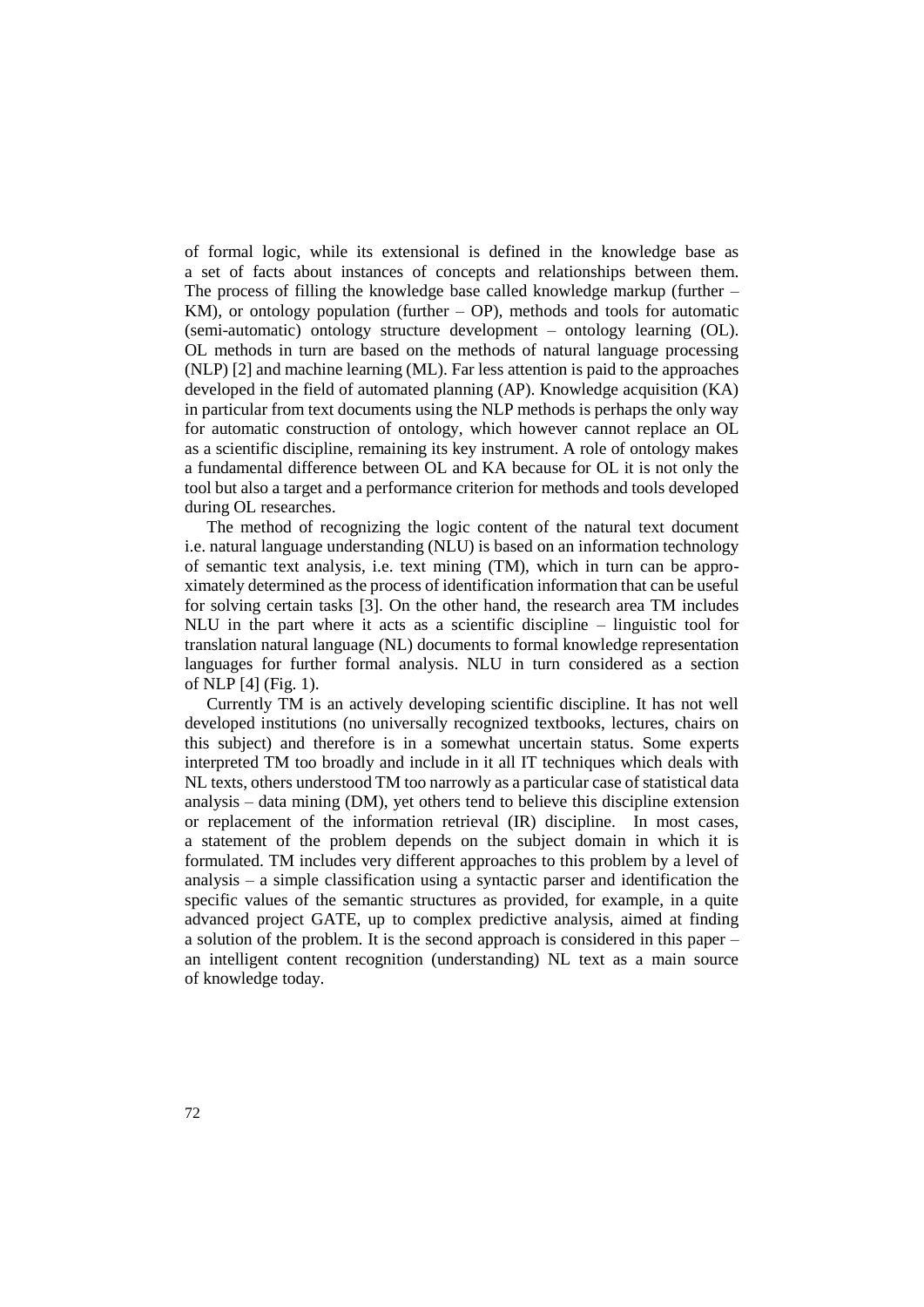

**Fig. 1. Interference of scientific disciplines in natural text processing – TM includes NLU in field of targeted logical analysis [source: own study]**

# **1.1. Java API Protégé-OWL**

The machinery education is provided with the means of Java API Protégé-OWL. These means contain libraries of classes, which realize methods to work with OWL-structures like reading and addition. Therefore, the means of machine learning are working in addition to the OWL-ontology. It takes templates of grammatically semantic structures to recognize statements (the first order predicates) into the research and/or educated texts including new elements as the result of such recognition. Link Grammar Parcer divides a grammatically correct approving sentence into interconnected pairs of words. LGB contains a table that has all the conformities between grammar constructions of English and syntaxsemantically links between words (intellections). LGP API allows to link this table to OWL-ontology, so the table can adapt in the process of learning the given object area dynamically.

Java API Protege-OWL [5] based means of machinery education contain a generalized description of the semantic link, which serves as the template for generating new types of semantic link during studying. In addition, it forms appropriate vectors and indications of these links to form and identify semantic links in a text. Herewith, properly classes of links and their properties adding to the OBP. Exemplars of those classes are for the description of existing and new classes of an ontology by their use as first rank predicates.

## **1.2. Ontology learning**

The process of ontology learning [6] is widely discussed lately. But all elaborated approaches do not take into account the problem of reaching an optimal structure and dimension of an ontology. It is known that computational complexity of graph processing algorithms not allow to work (at least in real time scale) with especially large ontologies, for example in case of solving tasks of eliminating knowledge inconsistency. Therefore extremely important not simply add all accessible relevant knowledge data to an ontology but refine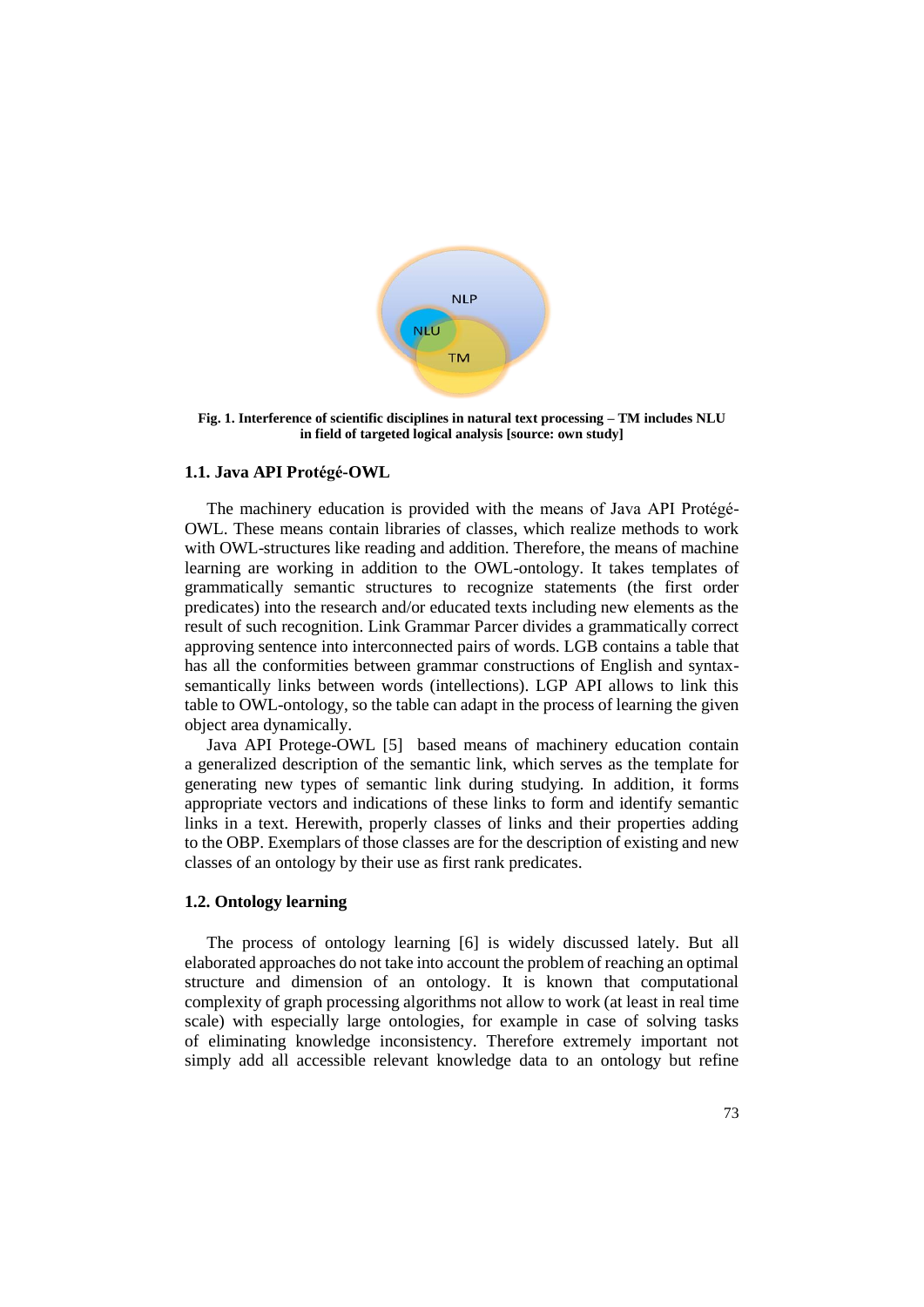existing knowledge structures inside defined optimal volume. This task must follow some criteria of optimality most valuable of which is data usefulness, applicability or, other words, knowledge pertinence.

To estimate data usefulness as the main criteria of optimality it is possible to count a frequency of mention of connected with it concepts and relations in ontology. This is a formal evidence of data importance, because ontology represents sphere of agent interests if and only if learning procedure will be correct enough. Such approach was considered in our previous work.

More precise approach must take into account the main task of agent's activity or, to be more specific, hierarchy of tasks and a gain from its solving as the most adequate criterion of information usefulness. It is possible because an ontology should contain an explicit specification of that task hierarchy. Moreover, if a first dimension of an ontology structure is a taxonomy, second must be built as a hierarchical task network (HTN) (Fig. 2).



**Fig. 2. Two different dimensions an ontology**

An ontology has two different dimensions – as a taxonomy of concepts and as a hierarchical task network (HTN) [7].

Thus ontology learning process is based on NLP procedures with aim to find out subtasks of the agent's main task, appropriate task solving strategies and their components – resources, actions (operators), methods, preconditions, effects, dependencies and other restrictions. It is performed on different levels of coverage of text – from separate found term definitions up to the whole message meaning as a problem solving recipe. In any case all new information or supplements an optimal strategy represented in an ontology, or cannot do it and is rejected as unnecessary.

Learning process in details consists of next stages:

- a task from own ontology, which is appropriate to the task described in a message, extracted from NL text document, must be selected;
- new approach taken from message is applied temporarily to solve the selected task;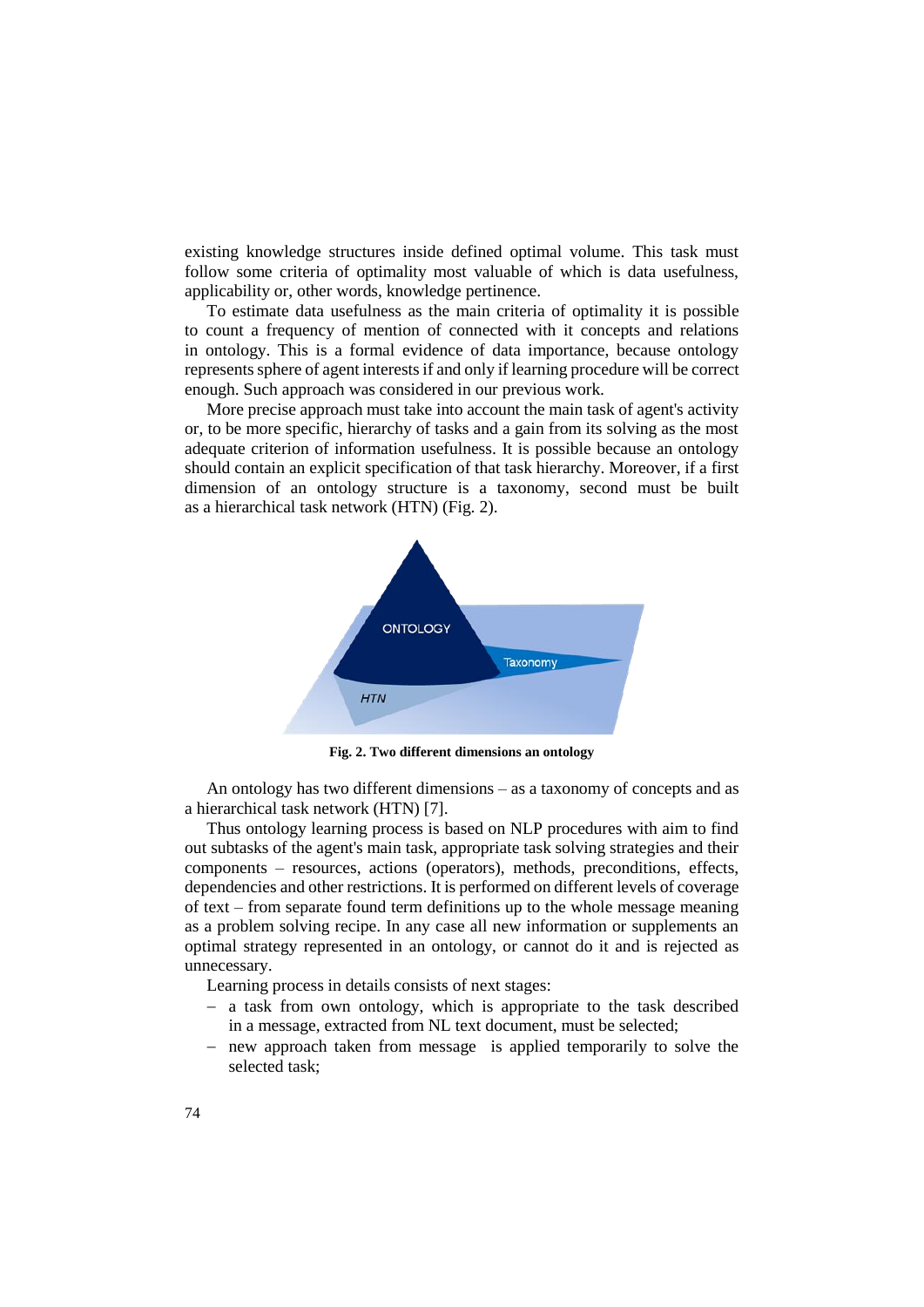- a maximum expected utility of a new strategy is estimated and compared to previous one;
- if an utility value growing, the ontology is corrected, otherwise message data is stored in a knowledge base as a reference information about it's source.

Agent also learns different task solving patterns – decision making using different heuristics. In one of them for simplicity each task could be represented as partially observable Markov decision process (POMDP) that is a generalization of the standard completely observable Markov decision process that allows estimate optimal strategy using imperfect (incomplete) information about the state of the system. Such formalism possess well developed solving algorithms therefore is useful for implementation.

ZMN ontologies make sense only as the part some intellectual system. Optimal decisions in our opinion are that, where such an intellectual system [8-10] in the information search system for which an adaptive ontology is an instrument for information research, analysis and classification on the one hand, which uses search instrumentalities to provide data for its filling, new predicates and rules synthesis, learning new means and semantic links on the other. An intellectual system of information searching based on the adaptive ontology, material science knowledge base, a database of scientific publications became such a decision.

A developed architecture of the ontology synthesis system was realized with the usage of selected and descripted means and program-technically decisions as a CROCUS (Cognition Relations Or Concepts Using Semantics) [11].

# **2. THE PROBLEM FORMULATION**

#### **2.1. New knowledge evaluation**

All the procedures are needed to evaluate the knowledge contained in the analyzed message. As has been mentioned above it depends on message context which is explicitly expressed in an ontology of the agent and optimal strategy of reaching its goal that it contains. The evaluation method is based on the expected value of perfect information – *EVPI* :

$$
EVPI = EV / PI - EMV, \tag{1}
$$

where:  $EMV -$  is the probability weighted sum of possible payoffs for each alternative;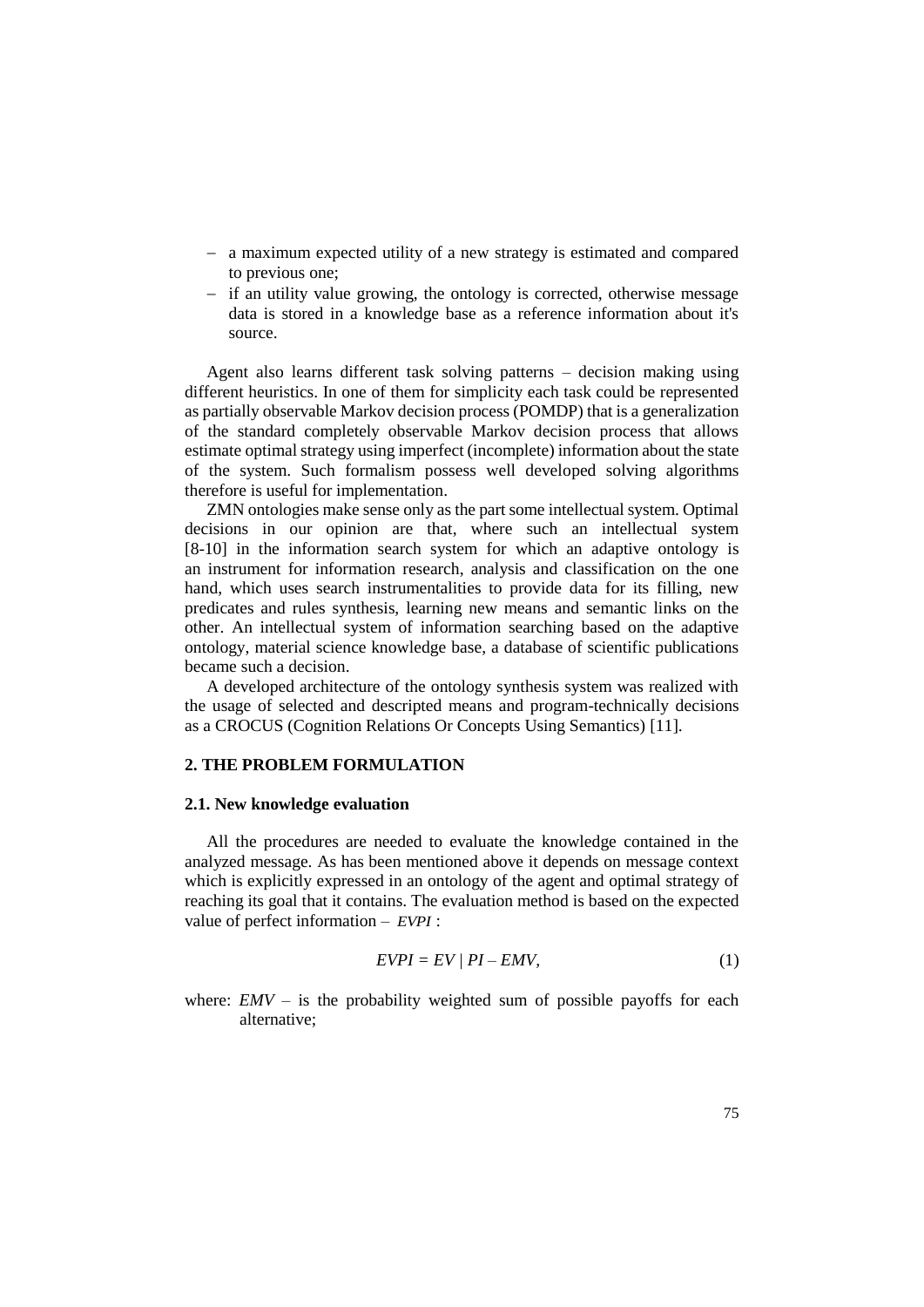$EMV = \max_i \sum_i p_i R_{ij}$  (2),  $\sum_i p_j R_{ij}$  (3), is the expected payoff for action *i*; *EV* | *PI* 

– the expected or average return if we a priory have "perfect" (i.e. new) information for best i choice:

$$
EV | PI = \sum_{i} p_j (\max R_{ij})
$$
 (4)

To estimate new knowledge *EVPI* we must have the value of *EMV* for each solving approach (action for (3)) to each task from HTN of our ontology and with aim to obtain them all we must create and solve appropriate POMDP task:

$$
EMV_i \equiv U(S_i) = R(S_i) + \gamma \cdot \max_{A_{ik}} \sum_k P(S_i, A_{ik}, S_j) U(S_j)
$$
 (5)

Equation (5) describes the reward for taking the action giving the highest expected return. Additional information decreases model uncertainty therefore expected common reward (utility) will be not less than without such information.

Using them for particular domain model it is possible to evaluate expected utility for both cases: with new information and without it.

#### **2.2. Reliability evaluation**

All obtained information is verified for its consistency and if any contradictions appear a logical conflict is solving by rejecting data with less reliability of its source. In such case the reliability of the source D also decreases according to appropriate formula:

$$
D_{n,i+1} = \frac{D_{n,i}}{(2-s)} + \frac{1-D_{n,i}}{2} \cdot s
$$

where:  $s$  – the truth of the statement that takes the value 1 if the statement is true or  $0$  – otherwise,  $i$  – step number confirmation/denial of the truth of the one statement of *n* -th source.

The purpose of this article is to develop a computer system building automated ontology base.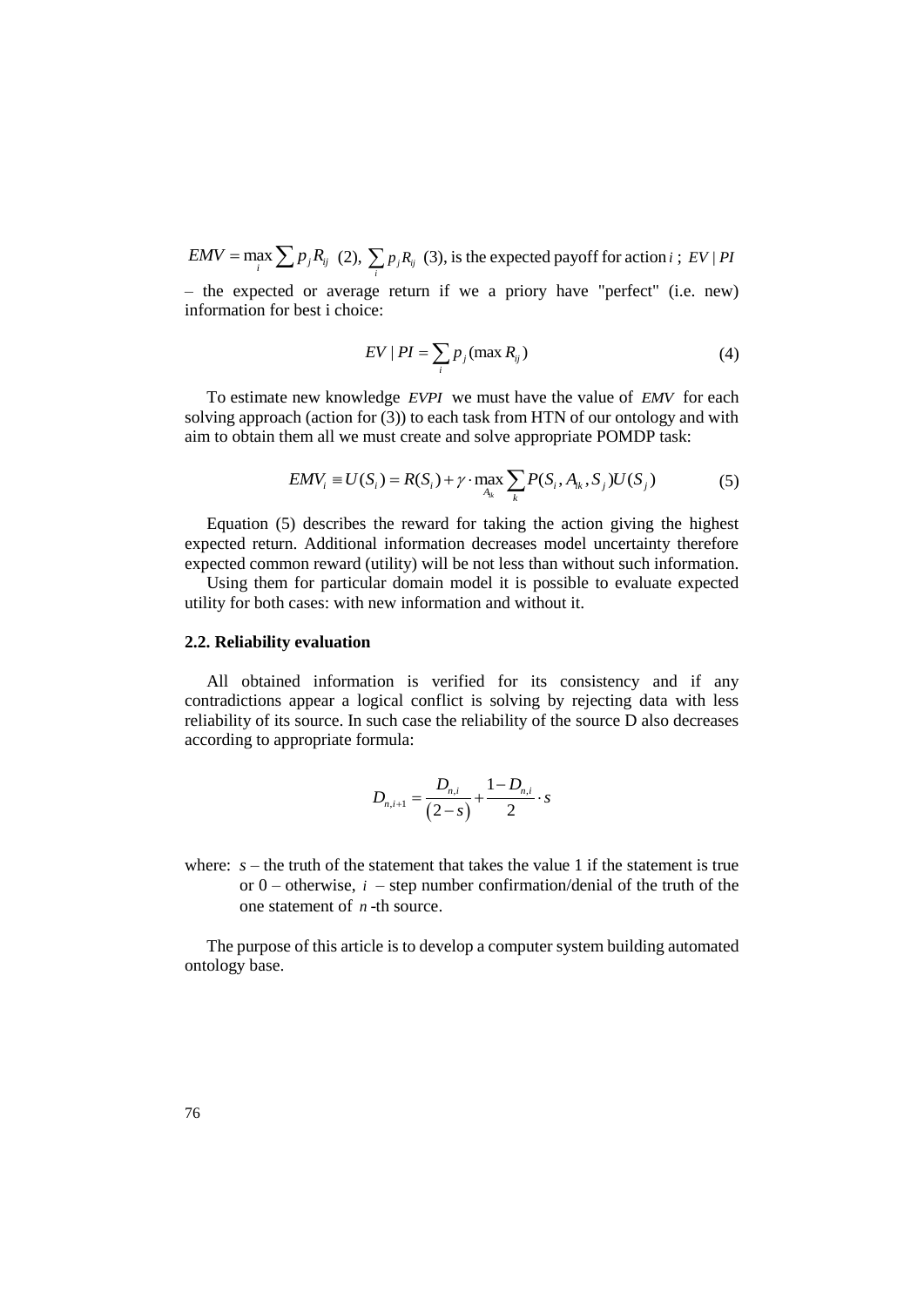## **3. MAIN PART**

## **3.1. CROCUS system**

The overall concept of CROCUS [12] is introduced at the (Fig. 3). A subsystem of the ontology education uses educational texts of annotations of scientific publications from article DB. The system forms a plural of key words to fill the DB in. It chooses the main metadata about the publications in the defined subject area in Internet (ScienceDirect, CiteSeer, Wiley Online Library, Springer) including their annotations, which become the core of analysis and ontology learning.

The essence of the knowledge extraction method from the natural text document is into building of the intellectual agent activity strategy – an informational model of the recognition subject of its specification based on dedicated from recognized text document data. A plan is considered to be a specific optimal strategy realization of some task, which has an intellectual agent within the subject area.

The plan is built with the same with informational model formal knowledge representation language – a database of an intellectual agent. Considering that, such a knowledge base is already an overall plan of intellectual agent functioning, build basing on the natural text recognition is a sub-plan. It means that it is a specification of an overall plan and it bases on it. A value of information, received as a result of recognition the context of a text document is determined as increasing of the updated intellectual agent functioning plan expected utility.

Scientific publications range for the relevance to the users informational demands, for the conformity to ontology, which displays these demands. An analysis of each annotation as natural text is made, builds its image in the terms of ontology as predicates and rules in this purpose. These predicates and rules are added in the knowledge base of the system and the expected utility of an intellectual agent is calculated again. A system puts those publications nearer to the beginning of the list, which data including leads to the greater reliability change with such a type of ranging.

A system can adopt to the users requirements by saving his preference system in the DB. Each user can perform an education of his ontology. The system saves the data about this process, leads the session statistics, provides the possibility to correct the education errors and does backtracking to previous versions of an ontology.

CROCUS system modules are shown at the (Fig. 3). A client has a possibility to control the priority of document ranging, to correct their order in the list of the most important (relevant to the client informational requirements) document and classify them with the help of graphic interface. The most important documents are used for ontology education and building of the efficient sets of key schemas and new, received from Internet, articles (their metadata including annotation) insert into the DB of publications with the link with preferences of the user and other prerequisites of the document receiving. First of all, its sources.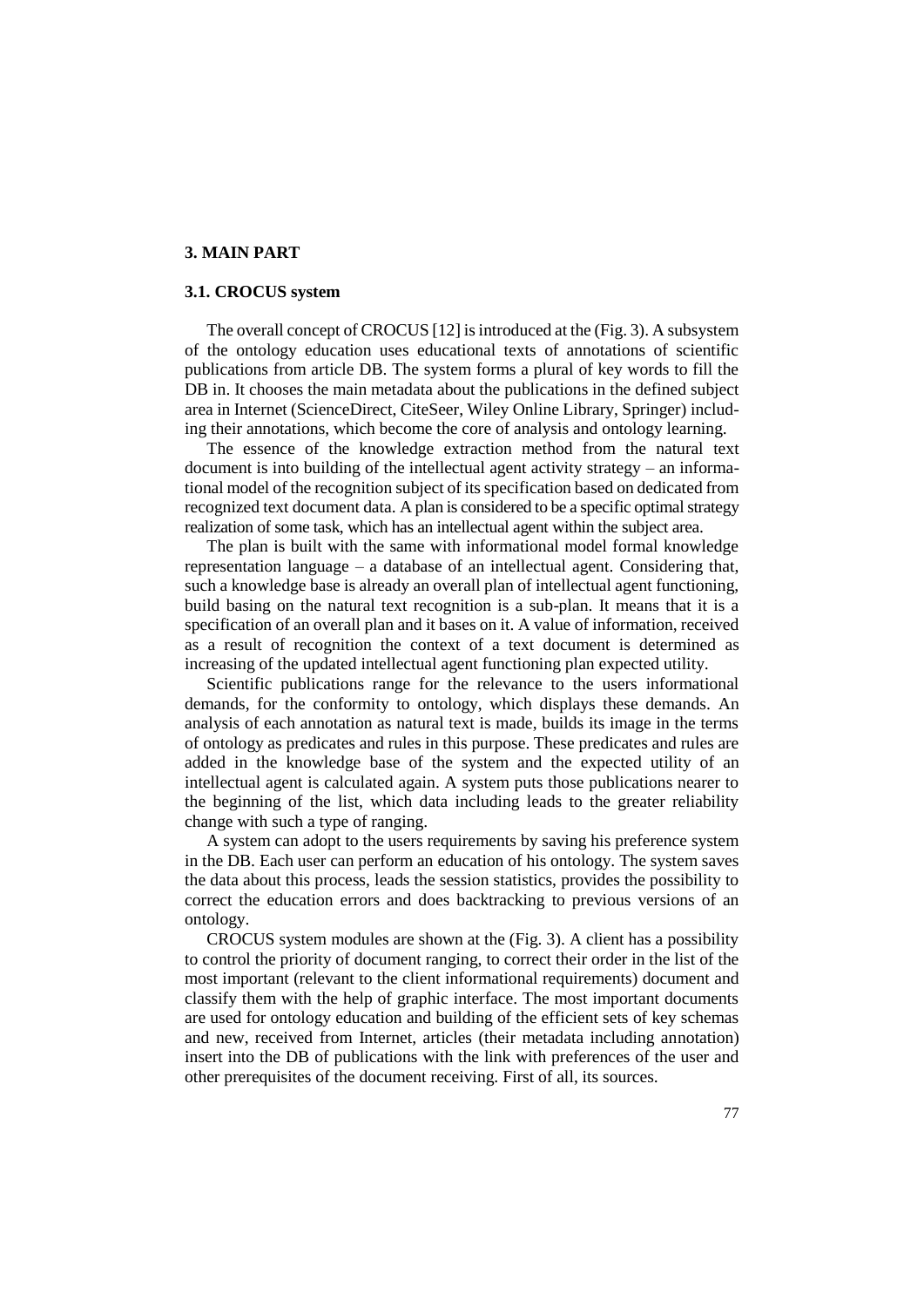An annotation processing happens after its previous processing, conversion into the massive of predicates as a result of grammatically-syntax analysis of Link Grammar Parser. Formed annotation models are supplemented with semantically near ontology predicates – the context of this annotation. Supplemented annotation models are compared between themselves to calculate the semantic length between their semantic weight midpoints and so the nearest by content documents are chosen with their further ranging and classification.

#### **3.2. Main functions of CROCUS**

An interactive automatic building of the problem area ontology. Searching, saving and classification (ranging) of scientific publications as in interactive semiautomatic as in automatic mode.

Each of these functions is realized with its base set of functionality modules but a part of them was a double appointment. CRONUS is realized as an object oriented paradigm by using Java as a hierarchy of code classes, which copies call each other with determined at that moment parameters or they interact through throw events and/or handlers. Most of them have a Swing graphical interface and AWT libraries. All the connected libraries have an open source status. Project has a full functionality and has all the necessary means for its development (evolution). A functional assignment of the main CROCUS system modules is shown at the (Fig. 3).



**Fig. 3. CROCUS modules [source: own study]**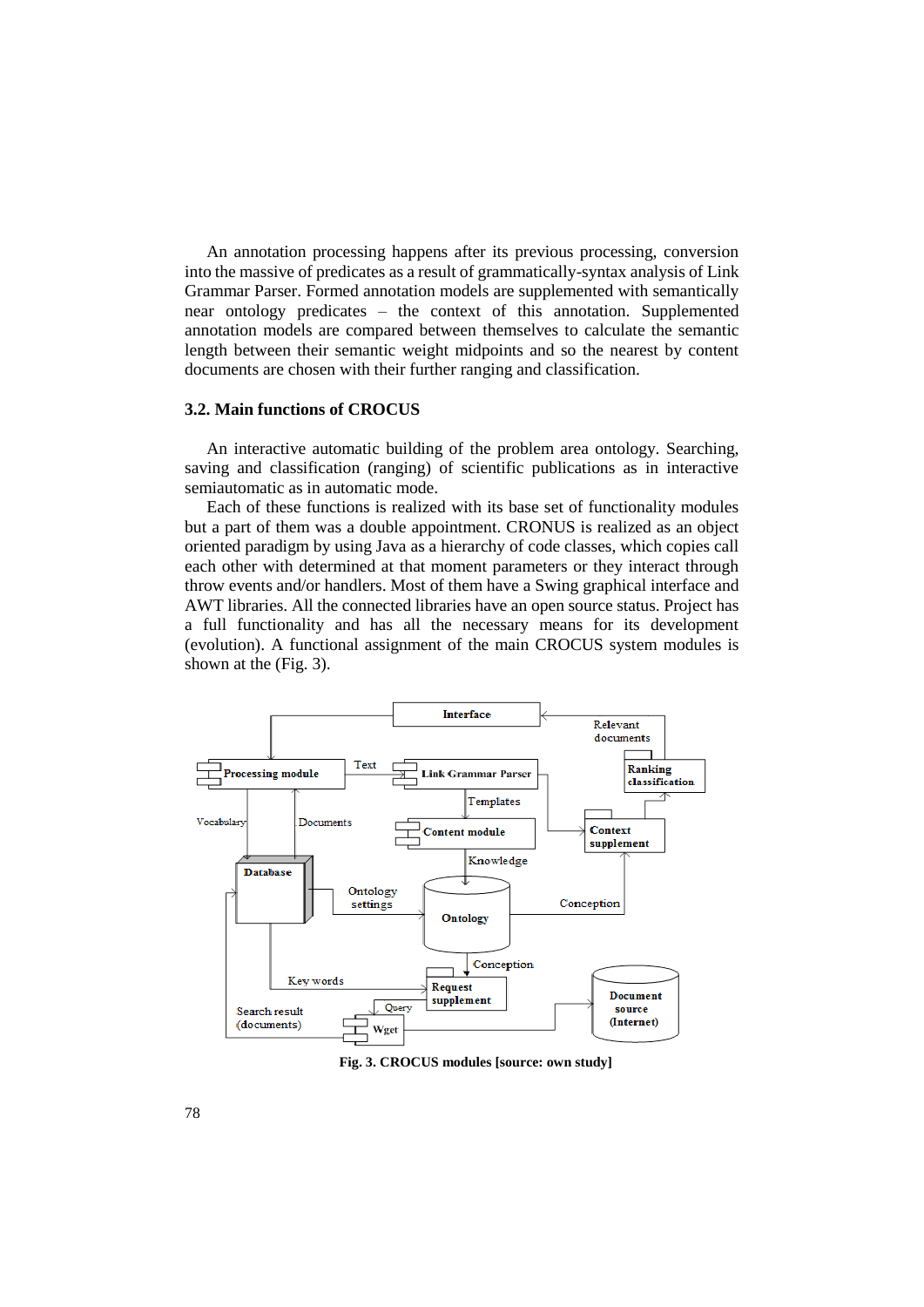As an implementation of presented KD concept the intellectual information retrieval system CROCUS (Cognition Relations Or Concepts Using Semantics) was created. The system was built on the basis of Java Protégé-OWL API, using OWL-DL as a knowledge representation language. For providing of recognition new do-main concepts at interactive learning mode the WordNet API was included in the system. Through the use of DBMS MySQL it is possible for the CROCUS system to store, process and use during learning process a statistics for many domains and many users simultaneously and independently. The main interface of the CROCUS application is presented at (Fig. 4).



**Fig. 4. The main window of CROCUS user interface [source: own study]**

It performs two main interdependent functions: learn an ontology in both super-vised and unsupervised modes, and search new knowledge in annotations of scientific articles using ontology with aim to recognize it and estimate measure of its importance.

#### **3.3. Functionality of CROCUS modules**

The basic system control element in CROCUS is ControlGUI module (user graphical control interface). This module has a graphical interface by which user can execute procedures, which are provided by the system functionality. Module has the main menu and its main functions are in the toolbar. Control output is carried out at the appropriate text panel. There is an output field and an input field at the underside of the main window to specify the semantic link type at the process of ontology learning using learning sentences (Fig. 4**)**.

Despite the importance of the effective dialog between system and user, a great attention during developing was to the graphical interface design, its intuitiveness and pithiness with a functional completeness of project tasks realization. In addition, there is a possibility to zoom interface to expand its functionality. Despite the intense competition between the similar projects, a great importance was to create a recognizable logotype, which will be replied to the content of the word CROCUS. An experience of such foreign projects confirms an efficiently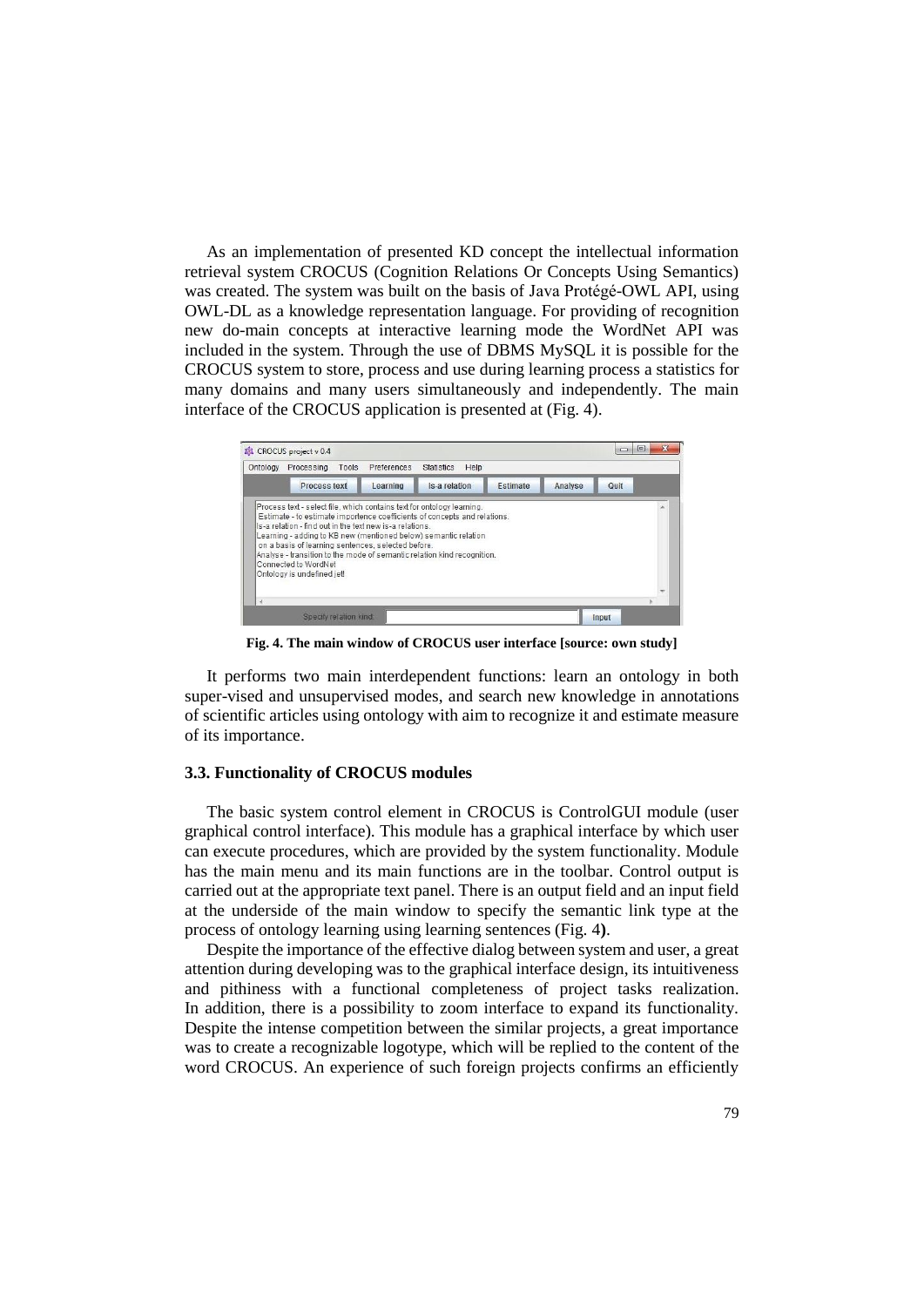of such an approach (Protégé to work out with OWL-Ontology, project GATE, etc.). That is why all the windows in dialogue with user are decorated with CROCUS logotype – an illustration of 6-petal saffron (crocus) flower. Professional designers developed an image and the design of main windows interface.

System has an internationalization of whole text dialogues. User can choose a comfortable interface language from four available. There is no problem in language addition. A dialog language file MessagesBundle\_xx\_XX.properties has to be translated, where  $XX$  – the code of a language (RU – Russian, UA – Ukrainian etc.).

To choose the dialogue language you have to choose a subparagraph 'language' into the paragraph of the main menu 'Preferences'.

## **3.4. Justification of the SDK choose**

A using of SDK common libraries gives a chance to avoid unjustified overrun of time, finances and human resources for their redevelopment. Therefore, there is a wide list of investigated currently working analogue projects in this work. Most of them use the concept of open source code and free licensing. The leading developers groups provide their projects with API (Application Programming Interface) means, so the functionality of these objects may be efficiently used by cataloged and well-documented procedures and functions with appropriate settings.

Co-authorship of SDK developments worked out principles of software application usage with different license agreements [12–16]. In addition, they can take part in support and development of existence projects, so each developer has a possibility to get and install these project or libraries and use them as he or she wants. Such internet portals as SourceForge.net contain all the necessary instrumentals for documentation and support projects of every level of difficulty, readiness, access level and popularity between users. Developers actively use special foundation servers, which provide collective (let it be 1000 developers) software developing. The most popular foundation server is Git. It can be installed separately as individual or corporative server and it is possible to use a global GitHub server.

Researches show, that most of the develops in text documents natural processing, almost all the develops in ontology learning are performed on Java. Moreover, Java is dominating between projects languages at SourceForge resource.

A decisive argument to Java usage is an accessibility of Protégé-OWL Java API of Stanford University (USA), because Stanford Center for Biomedical Informatics Research became a flagman of practice developments in OWL SDK-s.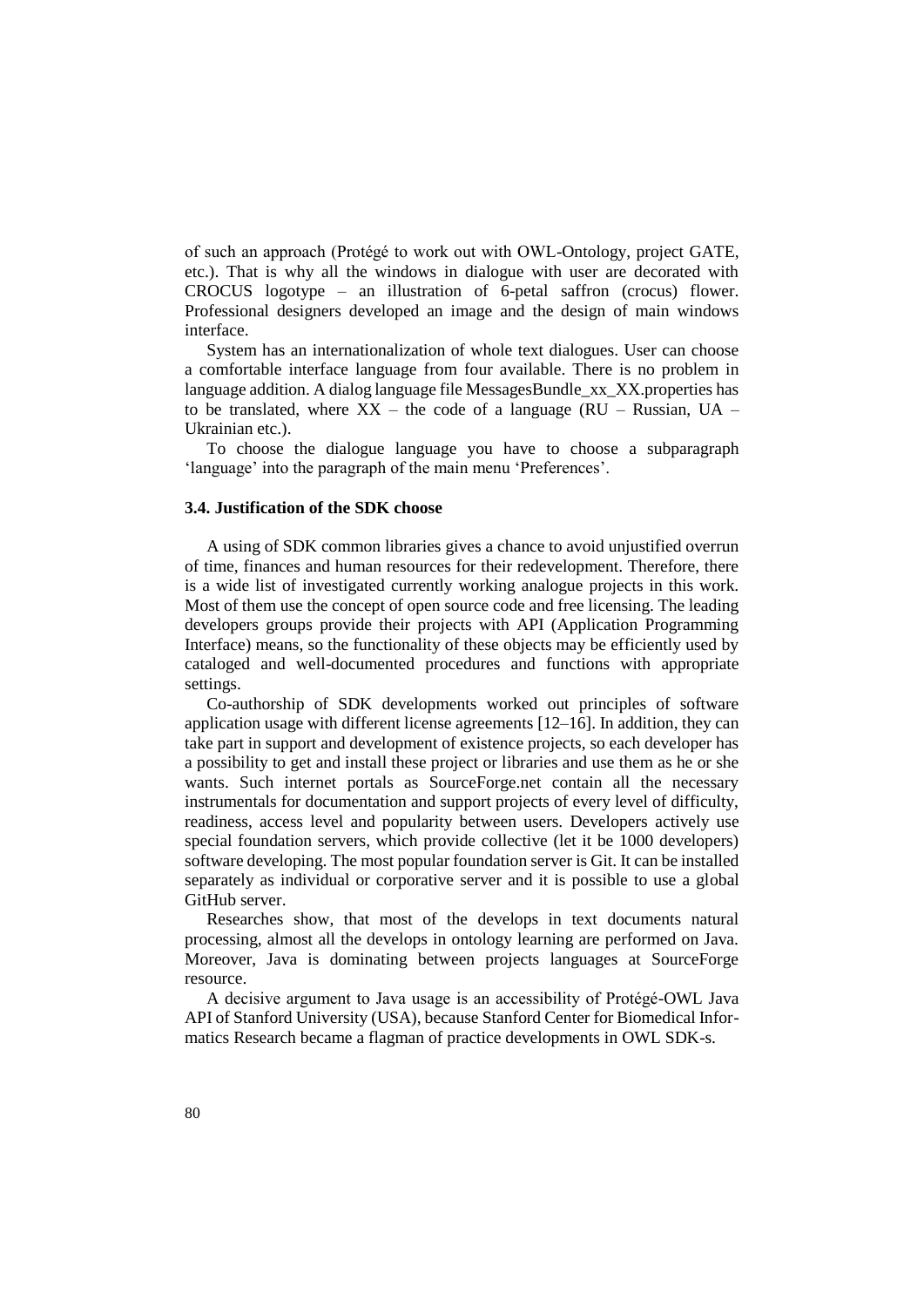Projects made by Java:

- Gate [http://gate.ac.uk/] a couple of text documents processing means to find a new knowledge;
- owlapi.sourceforge.net another one Java project, which is an OWL documents processing Java classes library with broad functionality;
- $-$  Pellet [http://clarkparsia.com/pellet/]  $-$  a logical output machine to realize thinking (new knowledge output) from OWL 2.0 knowledge base.

# **4. CONCLUSIONS**

Therefore, this work shows an approach to develop an automatized basic ontology building. An architecture of ontology synthesis system as CROCUS (Cognition Relations Or Concepts Using Semantics) software model was created. The main system modules and their appointment were described. A decision of SDK for system realization was substantiated. A usage of such a system can fill an ontology of subject area automatically.

## **REFERENCES**

- [1] BIAO QIN, SHAN WANG, XIAOYONG DU, QIMING CHEN, QIUYUE WANG: *Graph-based Query Rewriting for Knowledge Sharing between Peer Ontologies*. Information Sciences, Vol. 178, No. 18, 2008, pp. 3525–3542.
- [2] MULLER H. M., KENNY E. E., STERNBERG P. W.: *An Ontology-Based Information Retrieval and Extraction System for Biological Literature.* PLoS Biol., Vol. 2, No. 11, 2004.
- [3] DONINI F., NARDI D., ROSATI R.: *Description Logics of Minimal Knowledge and Negation as Failure*. ACM Transactions on Computational Logic, Vol. 3, No. 2, 2002, pp. 177–225.
- [4] BOUILLET E., FEBLOWITZ M., LIU Z., RANGANATHAN A., RIABOV A.: *Knowledge Engineering and Planning Framework based on OWL Ontologies.* In ICKEPS-2007.
- [5] MEINEL CH., LINCKELS S.: *Semantic interpretation of natural language user input to improve search in multimedia knowledge base*. Information Technologies, Vol. 49, No. 1, 2007, pp. 40–48.
- [6] HAUSKRECHT M.: *Value-Function Approximations for Partially Observable Markov Decision Processes*. JAIR., Vol. 13, 2000, pp. 33–94.
- [7] EUZENAT J.: *An API for Ontology Alignment*. In Sheila A. McIlraith, Dimitris Plexousakis, and Frank van Harmelen, editors, Proceedings of the 3rd International Semantic Web Conference, Vol. 3298 of LNCS, Berlin, 2004, pp. 698–712.
- [8] BONTCHEVA K., SABOU M.: *Learning Ontologies from Software Artifacts: Exploring and Combining Multiple Sources,* Workshop on Semantic Web Enabled Software Engineering (SWESE), Athens, G. A., USA 2006.